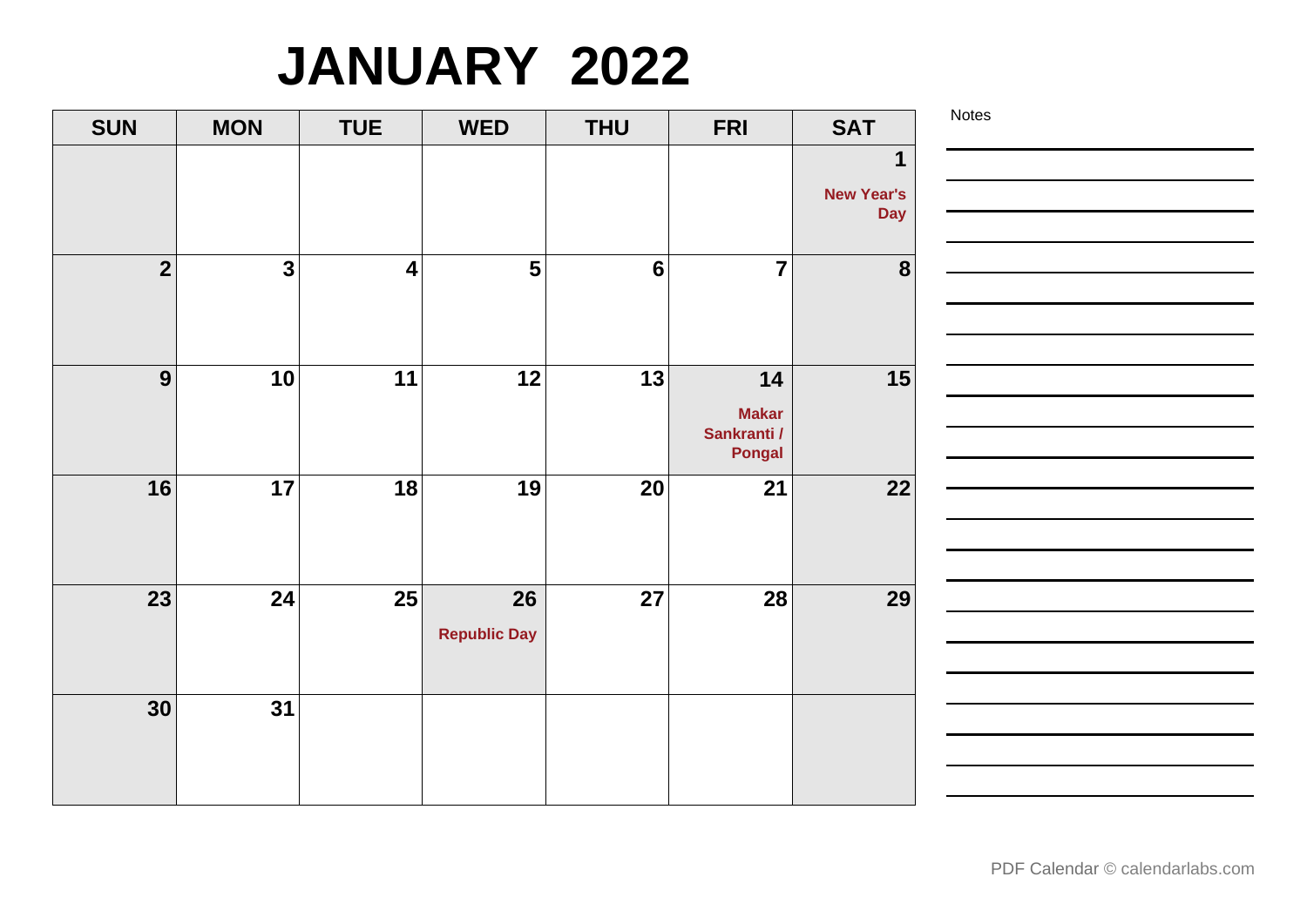# **FEBRUARY 2022**

| <b>SUN</b>       | <b>MON</b>              | <b>TUE</b>       | <b>WED</b>     | <b>THU</b> | <b>FRI</b>       | <b>SAT</b>     | Notes |
|------------------|-------------------------|------------------|----------------|------------|------------------|----------------|-------|
|                  |                         | 1                | $\mathbf{2}$   | 3          | $\boldsymbol{4}$ | $5\phantom{1}$ |       |
|                  |                         |                  |                |            |                  |                |       |
|                  |                         |                  |                |            |                  |                |       |
| $6 \overline{6}$ | $\overline{\mathbf{7}}$ | $\boldsymbol{8}$ | $\overline{9}$ | 10         | 11               | 12             |       |
|                  |                         |                  |                |            |                  |                |       |
|                  |                         |                  |                |            |                  |                |       |
|                  |                         |                  |                |            |                  |                |       |
| 13               | 14                      | 15               | 16             | 17         | 18               | 19             |       |
|                  |                         |                  |                |            |                  |                |       |
|                  |                         |                  |                |            |                  |                |       |
|                  |                         |                  |                |            |                  |                |       |
| 20               | 21                      | 22               | 23             | 24         | 25               | 26             |       |
|                  |                         |                  |                |            |                  |                |       |
|                  |                         |                  |                |            |                  |                |       |
| 27               | 28                      |                  |                |            |                  |                |       |
|                  |                         |                  |                |            |                  |                |       |
|                  |                         |                  |                |            |                  |                |       |
|                  |                         |                  |                |            |                  |                |       |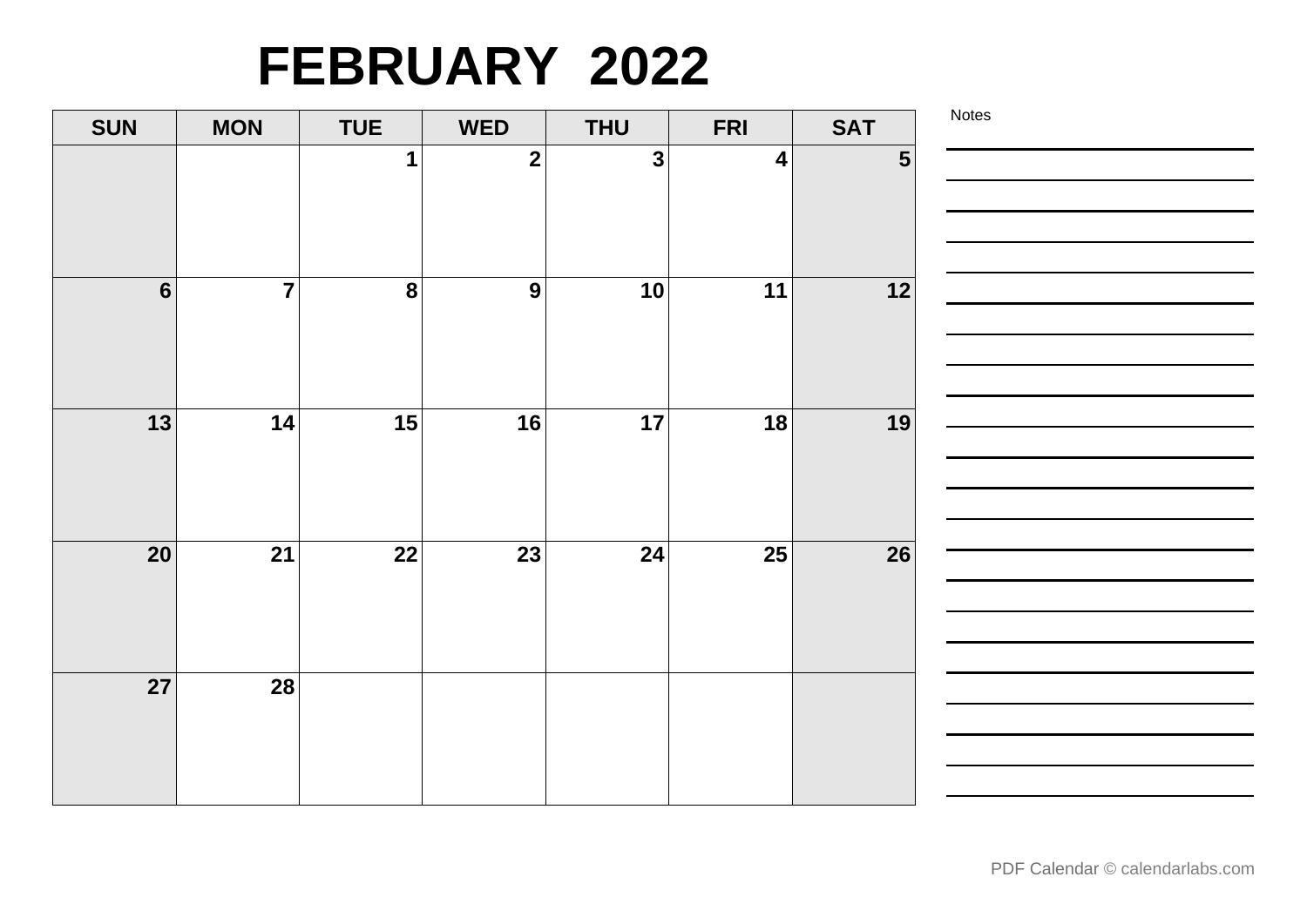## **MARCH 2022**

| <b>SUN</b>     | <b>MON</b>     | <b>TUE</b>                                      | <b>WED</b>      | <b>THU</b>   | <b>FRI</b>       | <b>SAT</b>     | Notes |
|----------------|----------------|-------------------------------------------------|-----------------|--------------|------------------|----------------|-------|
|                |                | $\mathbf 1$<br><b>Maha</b><br><b>Shivaratri</b> | $\mathbf{2}$    | $\mathbf{3}$ | $\boldsymbol{4}$ | $5\phantom{1}$ |       |
| $6\phantom{1}$ | $\overline{7}$ | $\boldsymbol{8}$                                | 9               | 10           | 11               | $12$           |       |
| 13             | 14             | 15                                              | 16              | 17           | 18<br>Holi       | 19             |       |
| 20             | 21             | 22                                              | 23              | 24           | 25               | 26             |       |
| 27             | 28             | 29                                              | 30 <sup>°</sup> | 31           |                  |                |       |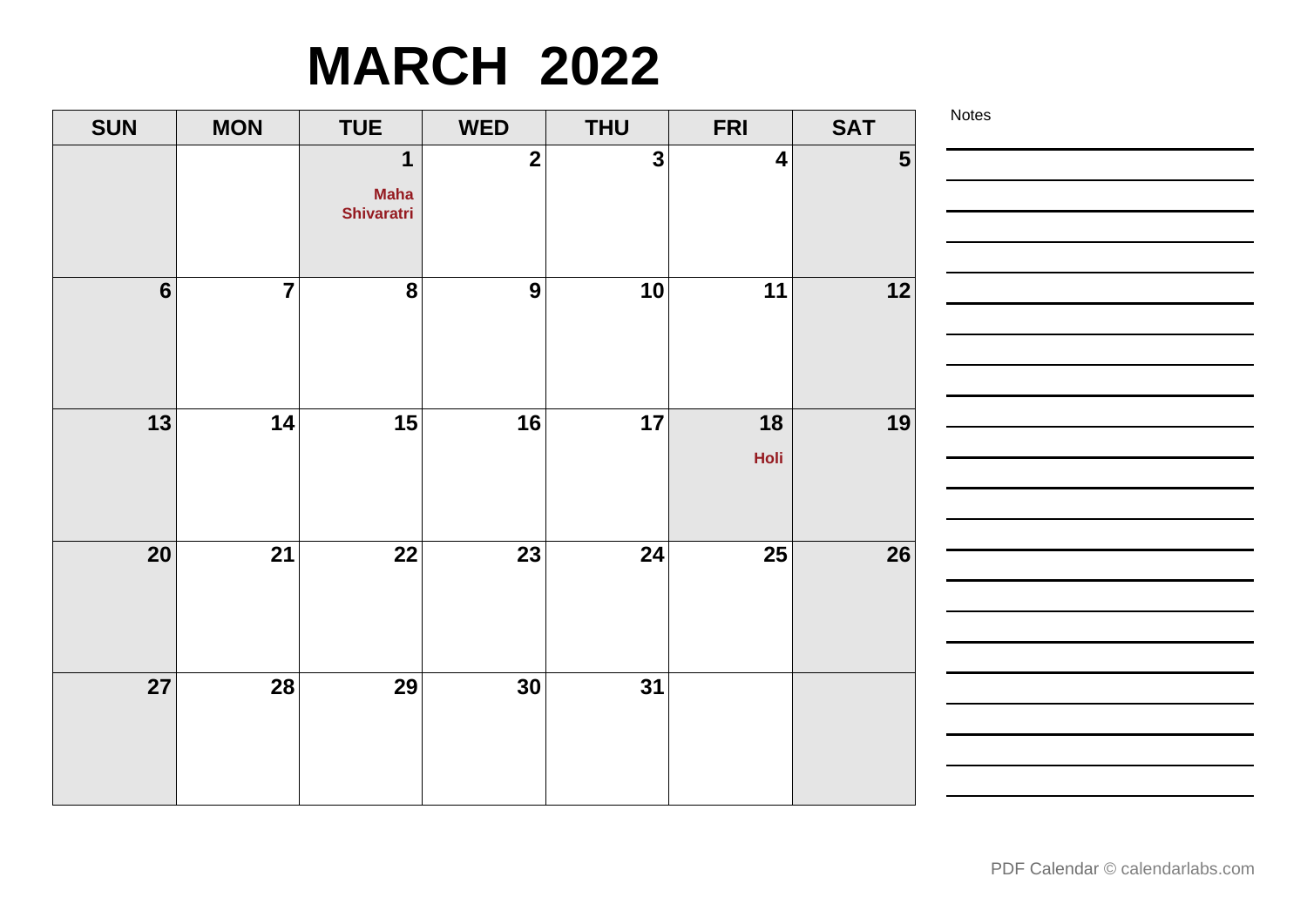# **APRIL 2022**

| 1<br>$\overline{2}$<br><b>Ugadi / Gudi</b><br>Padwa<br>$\overline{7}$<br>$\overline{\mathbf{3}}$<br>5<br>8<br>$6\phantom{1}6$<br>9<br>$\overline{\mathbf{4}}$<br>11<br>12<br>13<br>10<br>14<br>15<br>16<br><b>Ram Navami</b><br><b>Good Friday</b><br><b>Mahavir</b><br>Jayanti<br>17<br>21<br>18<br>19<br>20<br>22<br>23<br>24<br>25<br>26<br>27<br>28<br>29<br>30 | <b>SAT</b> | <b>FRI</b> | <b>THU</b> | <b>WED</b> | <b>TUE</b> | <b>MON</b> | <b>SUN</b> |
|---------------------------------------------------------------------------------------------------------------------------------------------------------------------------------------------------------------------------------------------------------------------------------------------------------------------------------------------------------------------|------------|------------|------------|------------|------------|------------|------------|
|                                                                                                                                                                                                                                                                                                                                                                     |            |            |            |            |            |            |            |
|                                                                                                                                                                                                                                                                                                                                                                     |            |            |            |            |            |            |            |
|                                                                                                                                                                                                                                                                                                                                                                     |            |            |            |            |            |            |            |
|                                                                                                                                                                                                                                                                                                                                                                     |            |            |            |            |            |            |            |
|                                                                                                                                                                                                                                                                                                                                                                     |            |            |            |            |            |            |            |
|                                                                                                                                                                                                                                                                                                                                                                     |            |            |            |            |            |            |            |
|                                                                                                                                                                                                                                                                                                                                                                     |            |            |            |            |            |            |            |
|                                                                                                                                                                                                                                                                                                                                                                     |            |            |            |            |            |            |            |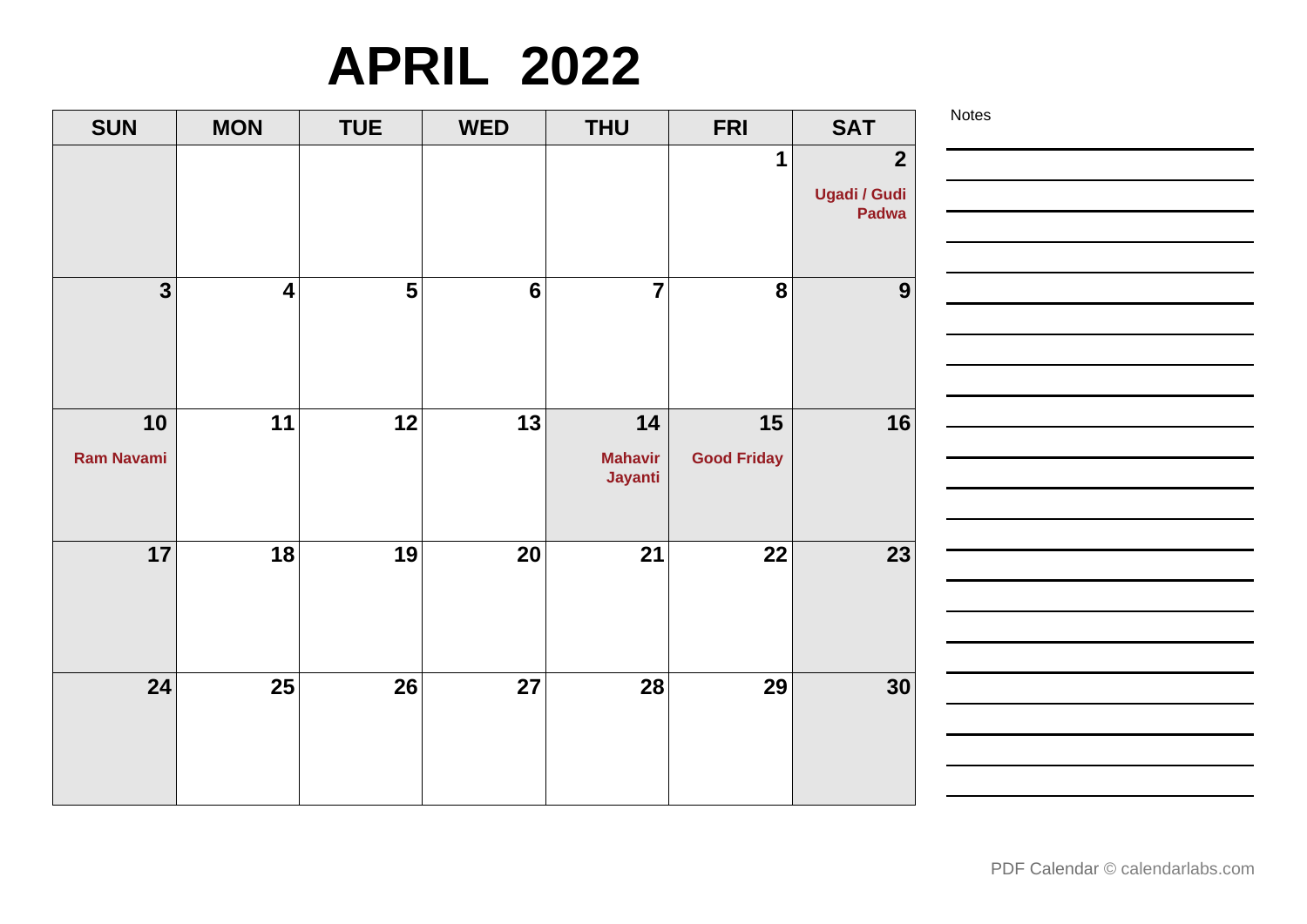### **MAY 2022**

| <b>SUN</b>        | <b>MON</b>     | <b>TUE</b>   | <b>WED</b> | <b>THU</b>     | <b>FRI</b>      | <b>SAT</b>              | Notes |
|-------------------|----------------|--------------|------------|----------------|-----------------|-------------------------|-------|
| $\mathbf{1}$      | $\overline{2}$ | $\mathbf{3}$ | 4          | 5 <sup>1</sup> | $6\phantom{1}6$ | $\overline{\mathbf{7}}$ |       |
| <b>Labour Day</b> | Eid-ul-Fitar   |              |            |                |                 |                         |       |
|                   |                |              |            |                |                 |                         |       |
|                   |                |              |            |                |                 |                         |       |
| $\boldsymbol{8}$  | 9              | 10           | 11         | 12             | 13              | 14                      |       |
|                   |                |              |            |                |                 |                         |       |
|                   |                |              |            |                |                 |                         |       |
| 15                | 16             | 17           | 18         | 19             | 20              | 21                      |       |
|                   | <b>Budhha</b>  |              |            |                |                 |                         |       |
|                   | <b>Purnima</b> |              |            |                |                 |                         |       |
|                   |                |              |            |                |                 |                         |       |
| 22                | 23             | 24           | 25         | 26             | 27              | 28                      |       |
|                   |                |              |            |                |                 |                         |       |
|                   |                |              |            |                |                 |                         |       |
|                   |                |              |            |                |                 |                         |       |
| 29                | 30             | 31           |            |                |                 |                         |       |
|                   |                |              |            |                |                 |                         |       |
|                   |                |              |            |                |                 |                         |       |
|                   |                |              |            |                |                 |                         |       |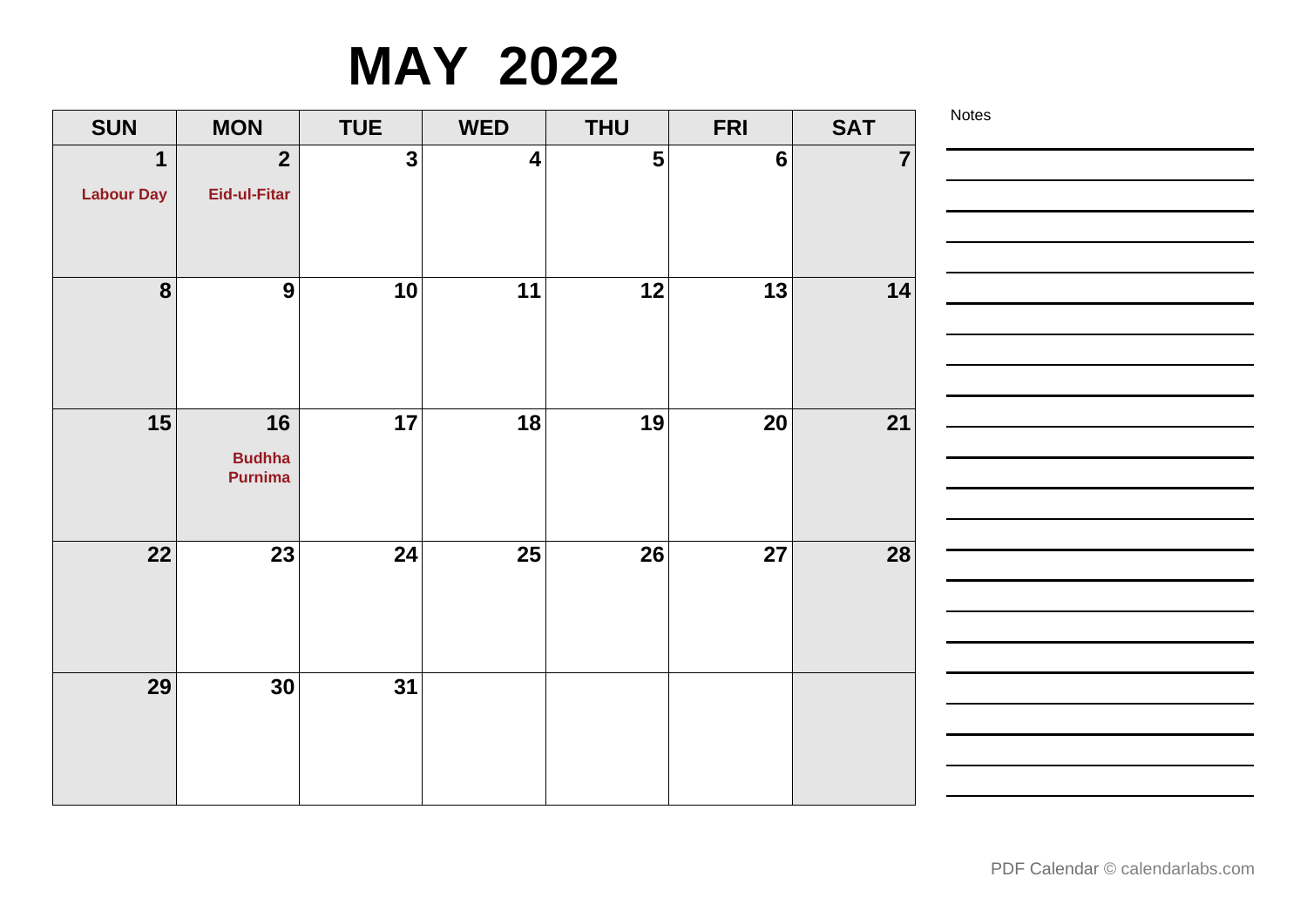## **JUNE 2022**

| <b>SUN</b>              | <b>MON</b>      | <b>TUE</b>     | <b>WED</b>   | <b>THU</b>              | <b>FRI</b>   | <b>SAT</b>       | Notes |
|-------------------------|-----------------|----------------|--------------|-------------------------|--------------|------------------|-------|
|                         |                 |                | $\mathbf{1}$ | $\overline{\mathbf{2}}$ | $\mathbf{3}$ | $\boldsymbol{4}$ |       |
| $\overline{\mathbf{5}}$ | $6\phantom{1}$  | $\overline{7}$ | 8            | 9                       | 10           | 11               |       |
| 12                      | 13              | 14             | 15           | 16                      | 17           | 18               |       |
| 19                      | 20              | 21             | 22           | 23                      | 24           | 25               |       |
| $\overline{26}$         | $\overline{27}$ | 28             | 29           | 30                      |              |                  |       |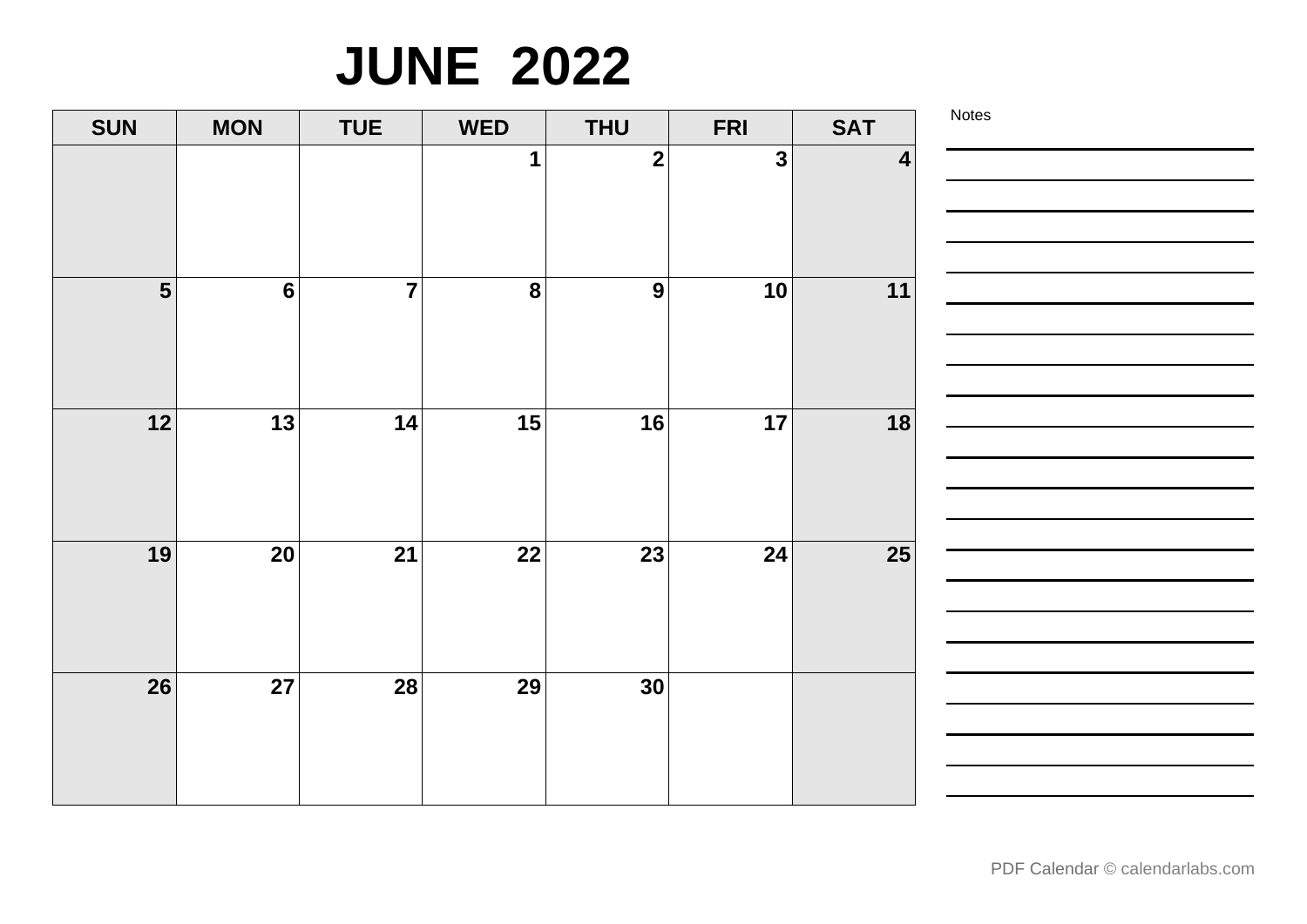# **JULY 2022**

| <b>SUN</b>              | <b>MON</b>              | <b>TUE</b> | <b>WED</b>      | <b>THU</b>      | <b>FRI</b>             | <b>SAT</b>                 |
|-------------------------|-------------------------|------------|-----------------|-----------------|------------------------|----------------------------|
|                         |                         |            |                 |                 | 1<br><b>Rath Yatra</b> | $\overline{2}$             |
|                         |                         |            |                 |                 |                        |                            |
| $\overline{\mathbf{3}}$ | $\overline{\mathbf{4}}$ | 5          | $6\phantom{1}6$ | $\overline{7}$  | 8                      | 9                          |
|                         |                         |            |                 |                 |                        | Bakri Id / Eid ul-<br>Adha |
| 10                      | 11                      | 12         | 13              | 14              | 15                     | 16                         |
| 17                      | 18                      | 19         | 20              | 21              | 22                     | 23                         |
| 24                      | $\overline{25}$         | 26         | 27              | $\overline{28}$ | 29                     | 30<br><b>Muharram</b>      |
| 31                      |                         |            |                 |                 |                        |                            |

[PDF Calendar](https://www.calendarlabs.com/pdf-calendar) © calendarlabs.com

Notes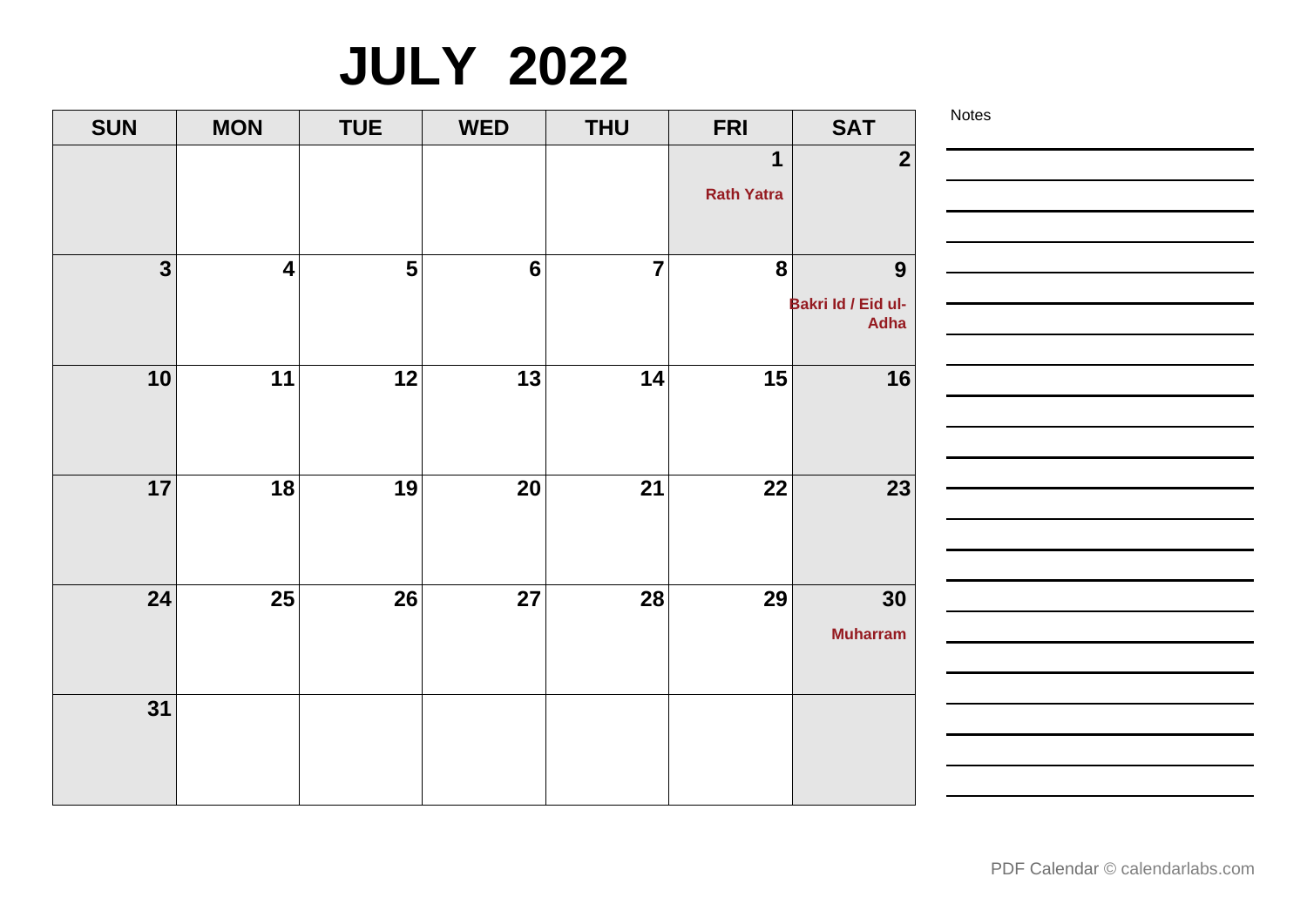# **AUGUST 2022**

| <b>SUN</b>     | <b>MON</b>                       | <b>TUE</b>              | <b>WED</b>              | <b>THU</b>                     | <b>FRI</b>        | <b>SAT</b>     | Notes |
|----------------|----------------------------------|-------------------------|-------------------------|--------------------------------|-------------------|----------------|-------|
|                | 1                                | $\overline{\mathbf{2}}$ | $\overline{\mathbf{3}}$ | $\overline{\mathbf{4}}$        | 5                 | $6\phantom{1}$ |       |
| $\overline{7}$ | $\boldsymbol{8}$                 | 9                       | 10                      | 11<br>Raksha<br><b>Bandhan</b> | 12                | 13             |       |
| 14             | 15<br>Independence<br><b>Day</b> | 16                      | 17                      | 18                             | 19<br>Janmashtami | 20             |       |
| 21             | 22                               | 23                      | 24                      | 25                             | 26                | 27             |       |
| 28             | 29                               | 30                      | 31                      |                                |                   |                |       |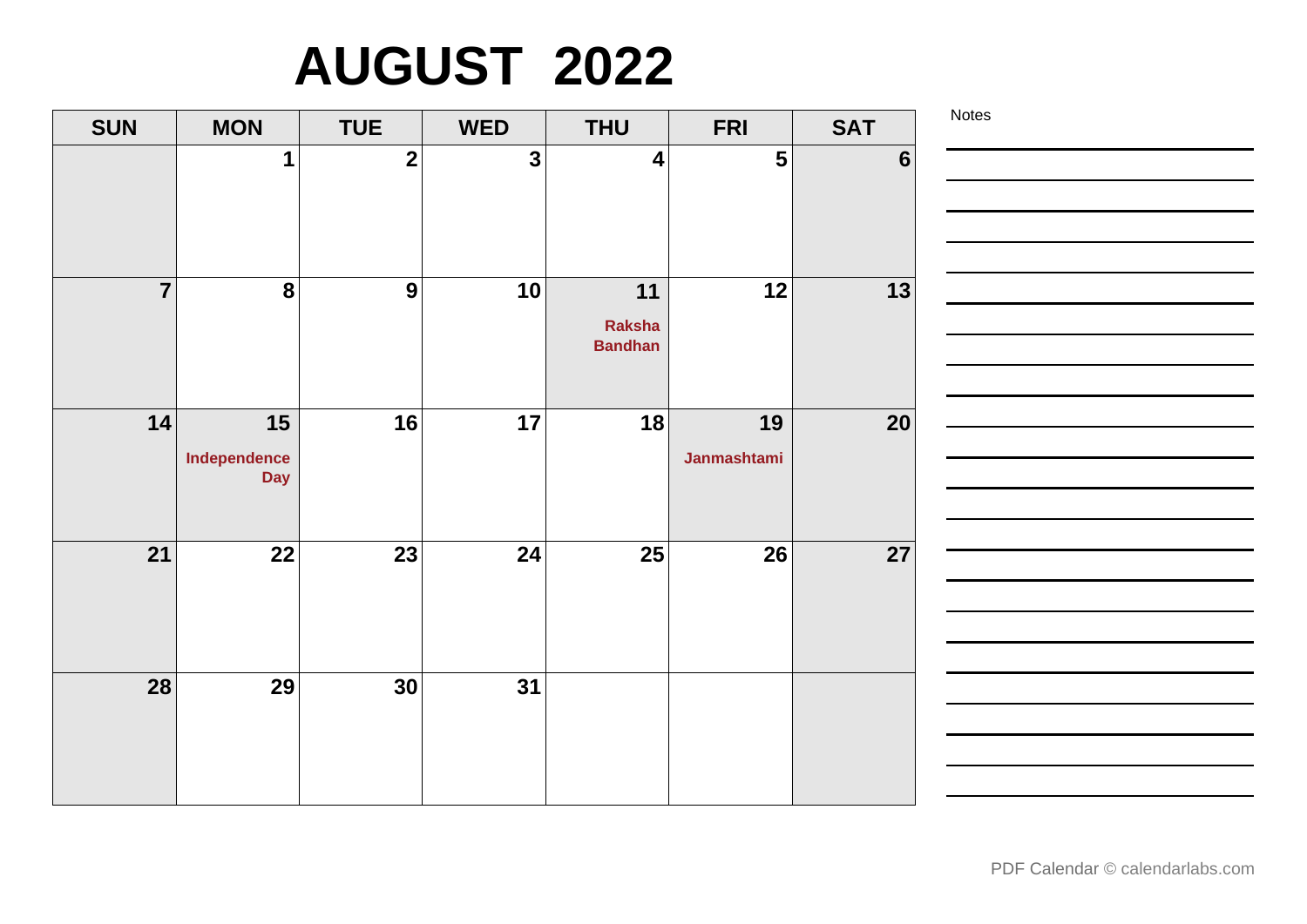### **SEPTEMBER 2022**

| <b>SUN</b>      | <b>MON</b>     | <b>TUE</b>      | <b>WED</b>     | <b>THU</b>               | <b>FRI</b>                 | <b>SAT</b>   | Notes |
|-----------------|----------------|-----------------|----------------|--------------------------|----------------------------|--------------|-------|
|                 |                |                 |                | 1                        | $\overline{\mathbf{2}}$    | $\mathbf{3}$ |       |
| $\vert 4 \vert$ | $5\phantom{1}$ | $6\phantom{1}6$ | $\overline{7}$ | $\boldsymbol{8}$<br>Onam | 9<br>Vinayaka<br>Chaturthi | 10           |       |
| 11              | 12             | 13              | 14             | 15                       | 16                         | 17           |       |
| 18              | 19             | 20              | 21             | 22                       | 23                         | 24           |       |
| 25              | 26             | 27              | 28             | 29                       | 30                         |              |       |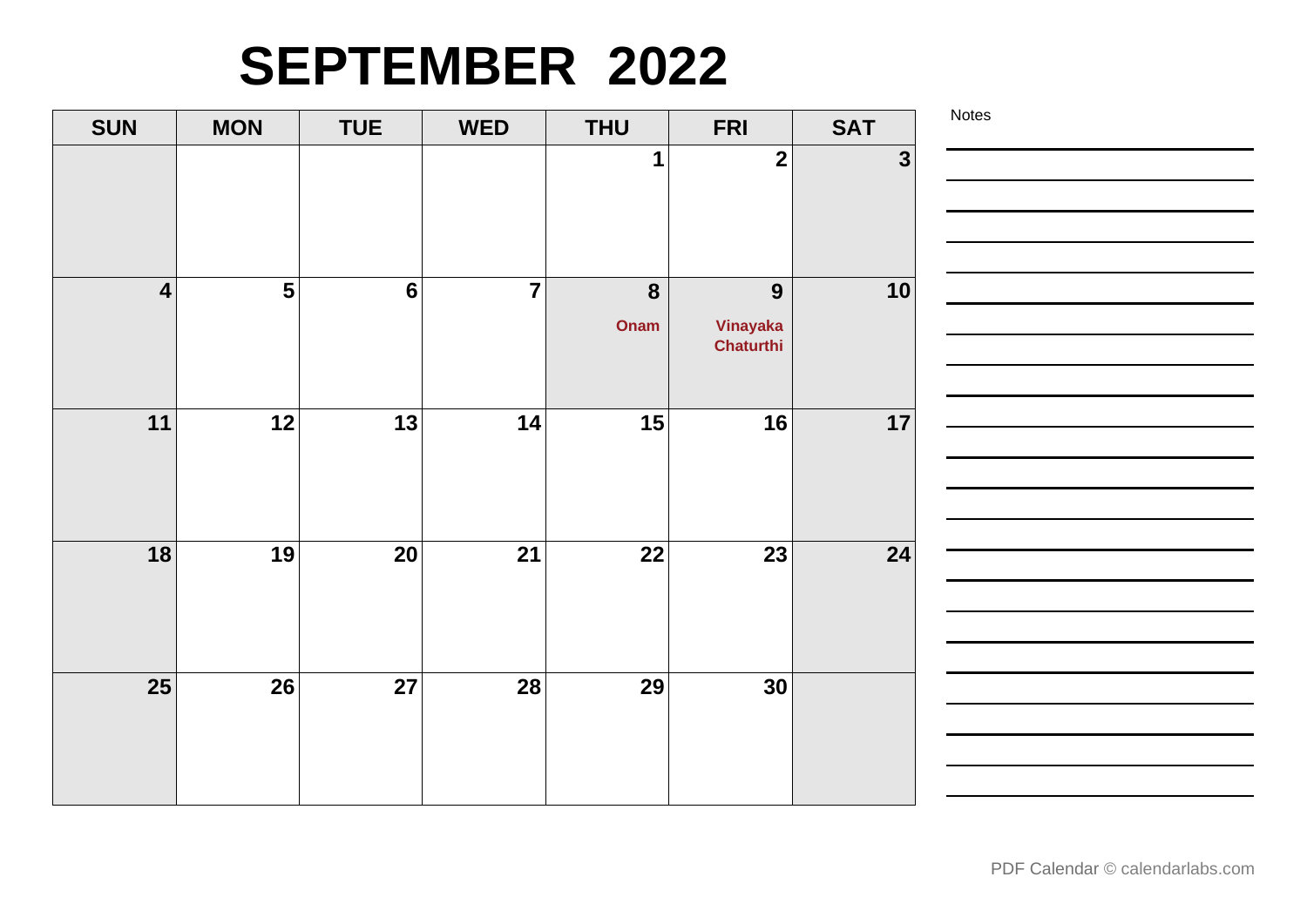# **OCTOBER 2022**

| <b>SUN</b>                                          | <b>MON</b>                         | <b>TUE</b>              | <b>WED</b>                                    | <b>THU</b>      | <b>FRI</b>                             | <b>SAT</b>       | Notes |
|-----------------------------------------------------|------------------------------------|-------------------------|-----------------------------------------------|-----------------|----------------------------------------|------------------|-------|
|                                                     |                                    |                         |                                               |                 |                                        |                  |       |
| $\overline{2}$<br><b>Mathatma</b><br>Gandhi Jayanti | $\overline{\mathbf{3}}$            | $\overline{\mathbf{4}}$ | $5\phantom{1}$<br>Dussehra /<br><b>Dasara</b> | $6\phantom{1}6$ | $\overline{7}$<br><b>Milad un Nabi</b> | $\boldsymbol{8}$ |       |
| 9                                                   | 10                                 | 11                      | 12                                            | 13              | 14                                     | 15               |       |
| 16                                                  | 17                                 | 18                      | 19                                            | 20              | 21                                     | 22               |       |
| 23                                                  | 24<br>Diwali /<br><b>Deepavali</b> | 25                      | 26                                            | 27              | 28                                     | 29               |       |
| 30                                                  | 31                                 |                         |                                               |                 |                                        |                  |       |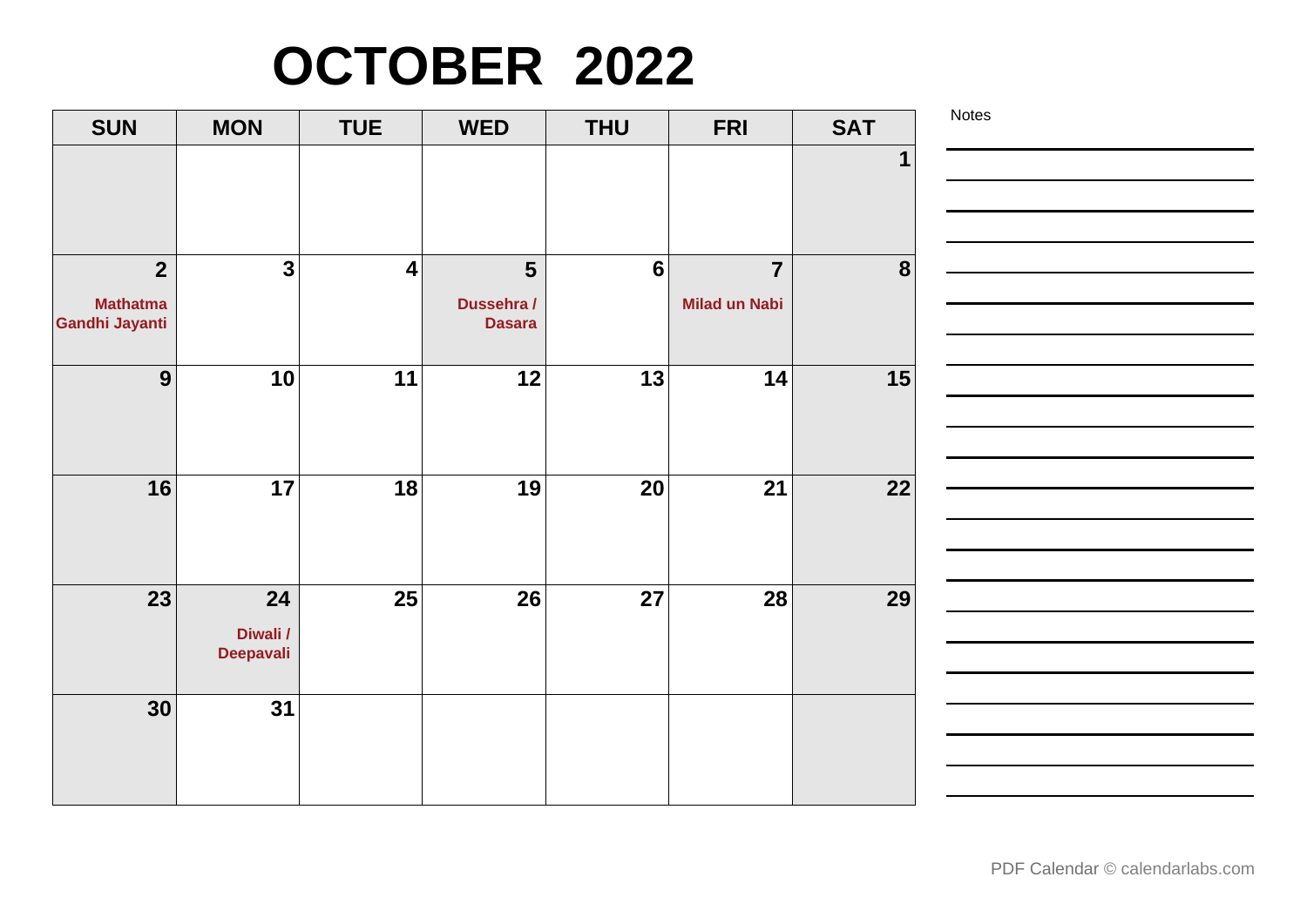# **NOVEMBER 2022**

| <b>SUN</b>     | <b>MON</b>     | <b>TUE</b>          | <b>WED</b>   | <b>THU</b>   | <b>FRI</b>       | <b>SAT</b>     | Notes |
|----------------|----------------|---------------------|--------------|--------------|------------------|----------------|-------|
|                |                | 1                   | $\mathbf{2}$ | $\mathbf{3}$ | $\boldsymbol{4}$ | $5\phantom{1}$ |       |
|                |                |                     |              |              |                  |                |       |
|                |                |                     |              |              |                  |                |       |
| $6\phantom{1}$ | $\overline{7}$ | $\boldsymbol{8}$    | 9            | 10           | 11               | 12             |       |
|                |                | <b>Guru Nanak's</b> |              |              |                  |                |       |
|                |                | <b>Birthday</b>     |              |              |                  |                |       |
|                |                |                     |              |              |                  |                |       |
| 13             | 14             | 15                  | 16           | 17           | 18               | 19             |       |
|                |                |                     |              |              |                  |                |       |
|                |                |                     |              |              |                  |                |       |
| 20             | 21             | 22                  | 23           | 24           | 25               | 26             |       |
|                |                |                     |              |              |                  |                |       |
|                |                |                     |              |              |                  |                |       |
|                |                |                     |              |              |                  |                |       |
| 27             | 28             | 29                  | 30           |              |                  |                |       |
|                |                |                     |              |              |                  |                |       |
|                |                |                     |              |              |                  |                |       |
|                |                |                     |              |              |                  |                |       |